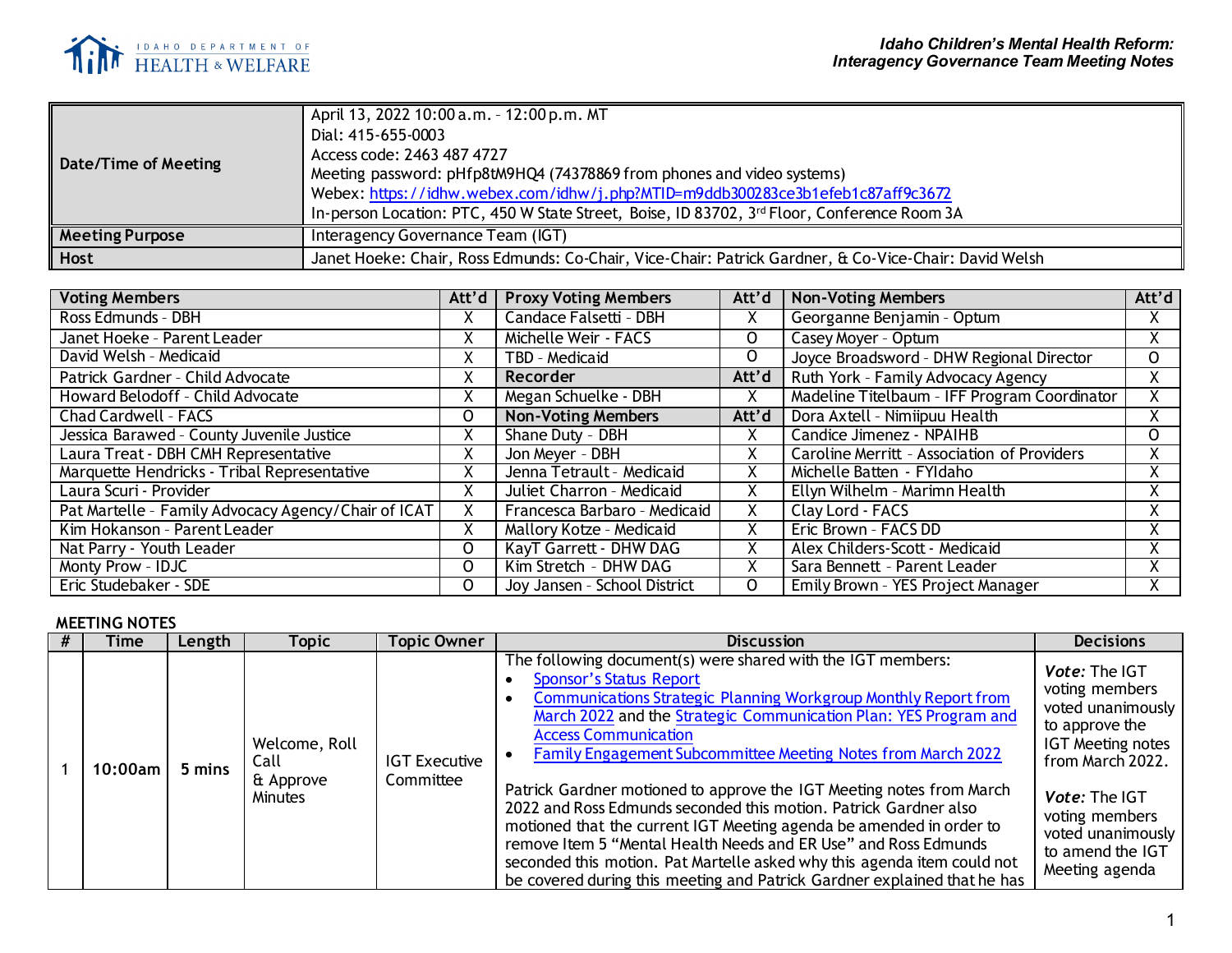

| #              | <b>Time</b> | Length  | <b>Topic</b>                         | <b>Topic Owner</b>                  | <b>Discussion</b>                                                                                                                                                                                                                                                                                                                                                                                                                                                                                                                                                                                                                                                                                                                                                                                                                                                                                                                                                                                                                                                                                                                                                                                                                                                                                                                                                                                                                                                                                                                                                                                                                                                                                                                                                                                                                                                                                                                                                                                                                                                                                                                                           | <b>Decisions</b>                                                                                                                                                                                                                                                                                                                                                                                                                                                                                                                             |
|----------------|-------------|---------|--------------------------------------|-------------------------------------|-------------------------------------------------------------------------------------------------------------------------------------------------------------------------------------------------------------------------------------------------------------------------------------------------------------------------------------------------------------------------------------------------------------------------------------------------------------------------------------------------------------------------------------------------------------------------------------------------------------------------------------------------------------------------------------------------------------------------------------------------------------------------------------------------------------------------------------------------------------------------------------------------------------------------------------------------------------------------------------------------------------------------------------------------------------------------------------------------------------------------------------------------------------------------------------------------------------------------------------------------------------------------------------------------------------------------------------------------------------------------------------------------------------------------------------------------------------------------------------------------------------------------------------------------------------------------------------------------------------------------------------------------------------------------------------------------------------------------------------------------------------------------------------------------------------------------------------------------------------------------------------------------------------------------------------------------------------------------------------------------------------------------------------------------------------------------------------------------------------------------------------------------------------|----------------------------------------------------------------------------------------------------------------------------------------------------------------------------------------------------------------------------------------------------------------------------------------------------------------------------------------------------------------------------------------------------------------------------------------------------------------------------------------------------------------------------------------------|
|                |             |         |                                      |                                     | talked with advocates and doctors about the issue of children being<br>unable to leave the ER because placements are unavailable however, the                                                                                                                                                                                                                                                                                                                                                                                                                                                                                                                                                                                                                                                                                                                                                                                                                                                                                                                                                                                                                                                                                                                                                                                                                                                                                                                                                                                                                                                                                                                                                                                                                                                                                                                                                                                                                                                                                                                                                                                                               | for April 2022 to<br>remove Item 5.                                                                                                                                                                                                                                                                                                                                                                                                                                                                                                          |
|                |             |         |                                      |                                     | doctors have not been able to attend this meeting. Once the doctors are                                                                                                                                                                                                                                                                                                                                                                                                                                                                                                                                                                                                                                                                                                                                                                                                                                                                                                                                                                                                                                                                                                                                                                                                                                                                                                                                                                                                                                                                                                                                                                                                                                                                                                                                                                                                                                                                                                                                                                                                                                                                                     |                                                                                                                                                                                                                                                                                                                                                                                                                                                                                                                                              |
|                |             |         |                                      |                                     | available to attend this meeting, the item will be added back onto the                                                                                                                                                                                                                                                                                                                                                                                                                                                                                                                                                                                                                                                                                                                                                                                                                                                                                                                                                                                                                                                                                                                                                                                                                                                                                                                                                                                                                                                                                                                                                                                                                                                                                                                                                                                                                                                                                                                                                                                                                                                                                      |                                                                                                                                                                                                                                                                                                                                                                                                                                                                                                                                              |
|                |             |         |                                      |                                     |                                                                                                                                                                                                                                                                                                                                                                                                                                                                                                                                                                                                                                                                                                                                                                                                                                                                                                                                                                                                                                                                                                                                                                                                                                                                                                                                                                                                                                                                                                                                                                                                                                                                                                                                                                                                                                                                                                                                                                                                                                                                                                                                                             |                                                                                                                                                                                                                                                                                                                                                                                                                                                                                                                                              |
| $\overline{2}$ | $10:05$ am  | 20 mins | Vote on New<br><b>IGT Membership</b> | <b>IGT Voting</b><br><b>Members</b> | agenda.<br>Vote on the IGT membership of Madeline Titelbaum as the Youth<br>$\bullet$<br>Leader.<br>Vote on the IGT membership of Juliet Charron as the Division<br>$\bullet$<br>Administrator for Medicaid.<br>Vote on the IGT membership of Alex Childers-Scott as the proxy voting<br>member for Medicaid.<br>Vote on the IGT membership of Sara Bennett as an additional Parent<br>Leader from Lewiston, ID.<br>Janet Hoeke reviewed the current members that the IGT voting members<br>will vote on for membership. Patrick Gardner asked why Alex Childers-<br>Scott will be a proxy IGT voting member rather than a full IGT voting<br>member. David Welsh explained that, historically, the IGT voting<br>members have been the DBH and Medicaid Administrators or Deputy<br>Administrators. The proxy status is provided in the event that both of the<br>IGT voting members from Medicaid are unable to attend the meeting,<br>such as during the legislative session. However, we are not opposed to<br>having Alex Childers-Scott as a full IGT voting member.<br>Pat Martelle explained that the IGT has procedures that we have followed<br>in the past. If there are four people from a state agency then it should be<br>noted that they would not have four votes. These procedures are spelled<br>out further in the IGT Charter or IGT Bylaws document. It is also<br>important to clarify in your role if you are a voting member representing<br>the agency you work for or are you a voting member of a specific interest<br>because your agency is already represented. Janet Hoeke then reviewed<br>the IGT Bylaws, which states that "The Idaho Behavioral Health<br>Cooperative will appoint membership to the IGT. The Administrator of the<br>Department of Health and Welfare (DHW), Division of Behavioral Health,<br>will lead the Governance partnership that will include, but will not be<br>limited to, at least one representative from each of the following that<br>shall serve as voting members" Patrick Gardner noted that it does not<br>list a cap on who can serve as a voting member. Additionally, the IGT is | Vote: The IGT<br>voting members<br>voted unanimously<br>to amend the<br>April 2022 agenda<br>to include the<br>listed votes for<br>the four new IGT<br>voting members.<br>Vote: The IGT<br>voting members<br>voted in favor of<br>amending the<br>agenda to list Alex<br>Childers-Scott as a<br>full IGT voting<br>member rather<br>than a proxy IGT<br>voting member.<br>Vote: The IGT<br>voting members<br>voted in favor of<br>Madeline<br>Titelbaum, Juliet<br>Charron, Alex<br>Childers-Scott,<br>and Sara Bennett<br>becoming full IGT |
|                |             |         |                                      |                                     | not based on a majority rules concept and, rather, is based on<br>collaboration and consensus. It makes sense to have the decision-makers<br>be full IGT voting members as we want them to continue to attend this<br>meeting. Pat Martelle explained that she does not disagree however, she                                                                                                                                                                                                                                                                                                                                                                                                                                                                                                                                                                                                                                                                                                                                                                                                                                                                                                                                                                                                                                                                                                                                                                                                                                                                                                                                                                                                                                                                                                                                                                                                                                                                                                                                                                                                                                                               | voting members.                                                                                                                                                                                                                                                                                                                                                                                                                                                                                                                              |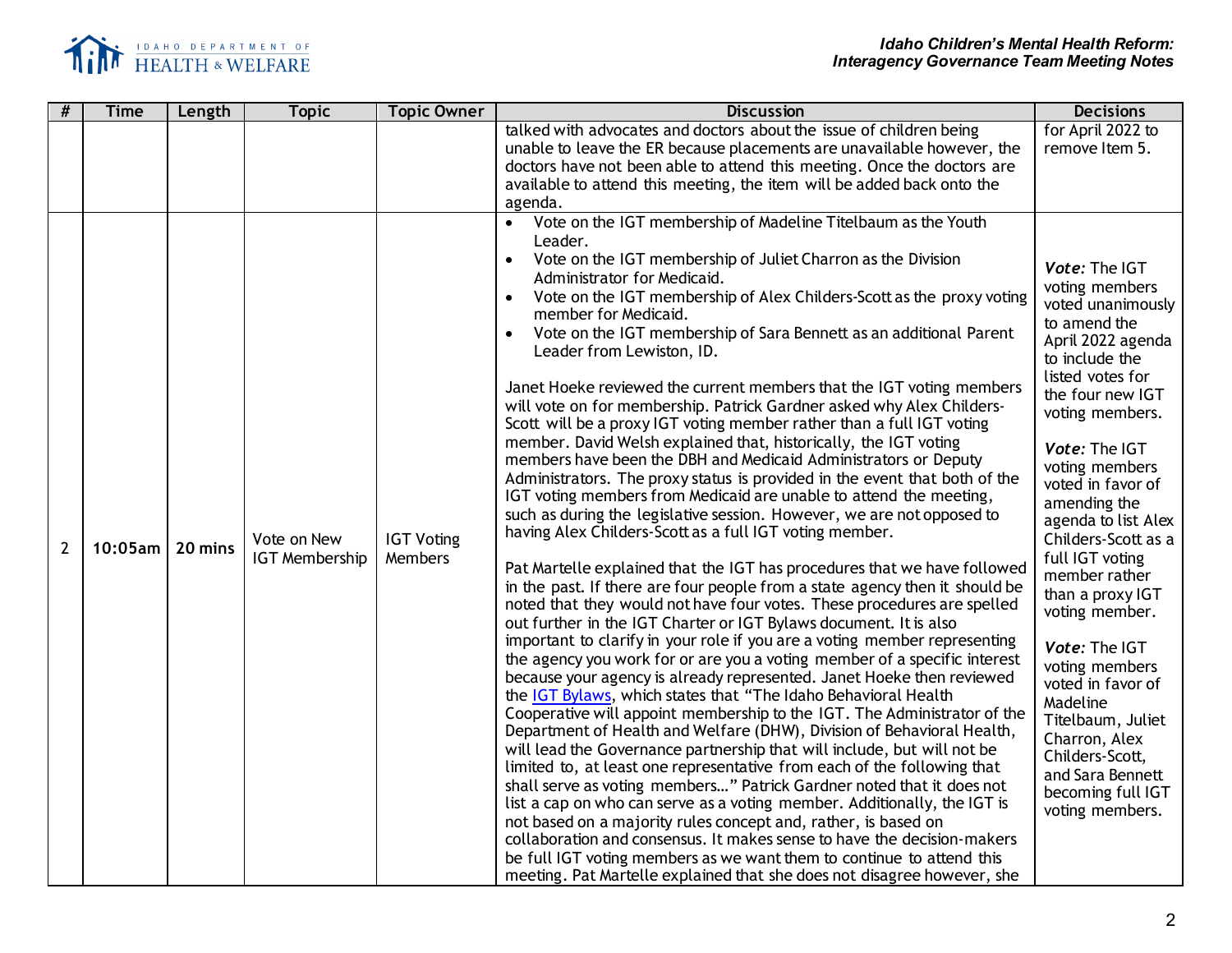

| # | <b>Time</b> | Length | <b>Topic</b> | <b>Topic Owner</b> | <b>Discussion</b>                                                                                                                                                                                                                                                                                                                                                                                                                                                                                                                                                                                                                                                                                                                                                                                                                                                                                                                                                                                                                                                                                                                                                                                                                                                                                                                                                                                                                                                                                                                                                                                                                                                                                                                                                                                                                                                                                                                                                                                                                                                                                                                                                                                                                                                                                                                                                                                                                                                                                                                           | <b>Decisions</b> |
|---|-------------|--------|--------------|--------------------|---------------------------------------------------------------------------------------------------------------------------------------------------------------------------------------------------------------------------------------------------------------------------------------------------------------------------------------------------------------------------------------------------------------------------------------------------------------------------------------------------------------------------------------------------------------------------------------------------------------------------------------------------------------------------------------------------------------------------------------------------------------------------------------------------------------------------------------------------------------------------------------------------------------------------------------------------------------------------------------------------------------------------------------------------------------------------------------------------------------------------------------------------------------------------------------------------------------------------------------------------------------------------------------------------------------------------------------------------------------------------------------------------------------------------------------------------------------------------------------------------------------------------------------------------------------------------------------------------------------------------------------------------------------------------------------------------------------------------------------------------------------------------------------------------------------------------------------------------------------------------------------------------------------------------------------------------------------------------------------------------------------------------------------------------------------------------------------------------------------------------------------------------------------------------------------------------------------------------------------------------------------------------------------------------------------------------------------------------------------------------------------------------------------------------------------------------------------------------------------------------------------------------------------------|------------------|
|   |             |        |              |                    | is referring to the fair distribution of voices at the table. Previously, we<br>distinctly made a point to have more community stakeholders at the table<br>as voters rather than members from state agencies. Janet Hoeke stated<br>that it is important to remember that your status as a voting member or<br>an ex-officio member should not diminish your ability to actively<br>participate and contribute during these meetings. Juliet Charron shared<br>that she and David Welsh do not intend to step back from participating in<br>this committee. There is still a possible need for a Medicaid proxy<br>member, and this would not diminish their presence at these meetings.<br>Patrick Gardner then motioned that the Alternative Care Coordinator for<br>Medicaid, current Alex Childers-Scott, be a full IGT voting member and<br>Ross Edmunds seconded this motion. Pat Martelle then offered an<br>alternative motion that the votes from voting members of IGT who<br>represent an agency only count as one vote. The agency as a whole would<br>only have one vote when issues arise. Patrick Gardner stated that this<br>focuses on the misunderstanding behind this challenge, which is that IGT<br>is not a decision-making body. Rather, it is a collaborative body intended<br>to improve the collaboration between all parties involved. It should not<br>be a matter of who has most of the votes. Janet Hoeke explained that Pat<br>Martelle's alternative motion would require a change to the IGT Bylaws,<br>which we cannot vote on today per the Idaho Open Meeting Laws. Due to<br>this, Janet Hoeke motioned that Pat Martelle's alternative motion is out<br>of order because it was not noticed and, because of the Idaho Open<br>Meeting Laws we cannot vote on this motion at this time. Pat Martelle<br>explained that what was publicly noted in the agenda was to address the<br>new members and therefore it is out of scope to begin defining what<br>those new roles are.<br>It was determined that a motion and vote was first needed to amend this<br>agenda to include the above listed votes for the new IGT members.<br>Patrick Gardner stated that he removed his previous motion. Ross<br>Edmunds motioned to amend the April 2022 agenda to include the above<br>listed votes for the four new IGT voting members and Patrick Gardner<br>seconded this motion. Laura Treat, Kim Hokanson, Pat Martelle, David<br>Welsh, Ross Edmunds, Patrick Gardner, and Marquette Hendricks voted in |                  |
|   |             |        |              |                    | favor of amending the agenda. No IGT voting members voted against this<br>motion.<br>Janet Hoeke added that the IGT voting members will now vote on                                                                                                                                                                                                                                                                                                                                                                                                                                                                                                                                                                                                                                                                                                                                                                                                                                                                                                                                                                                                                                                                                                                                                                                                                                                                                                                                                                                                                                                                                                                                                                                                                                                                                                                                                                                                                                                                                                                                                                                                                                                                                                                                                                                                                                                                                                                                                                                         |                  |
|   |             |        |              |                    | amending the agenda to list Alex Childers-Scott as a full IGT voting<br>member rather than a proxy IGT voting member. Patrick Gardner<br>motioned to amend the agenda to list Alex Childers-Scott as a full IGT                                                                                                                                                                                                                                                                                                                                                                                                                                                                                                                                                                                                                                                                                                                                                                                                                                                                                                                                                                                                                                                                                                                                                                                                                                                                                                                                                                                                                                                                                                                                                                                                                                                                                                                                                                                                                                                                                                                                                                                                                                                                                                                                                                                                                                                                                                                             |                  |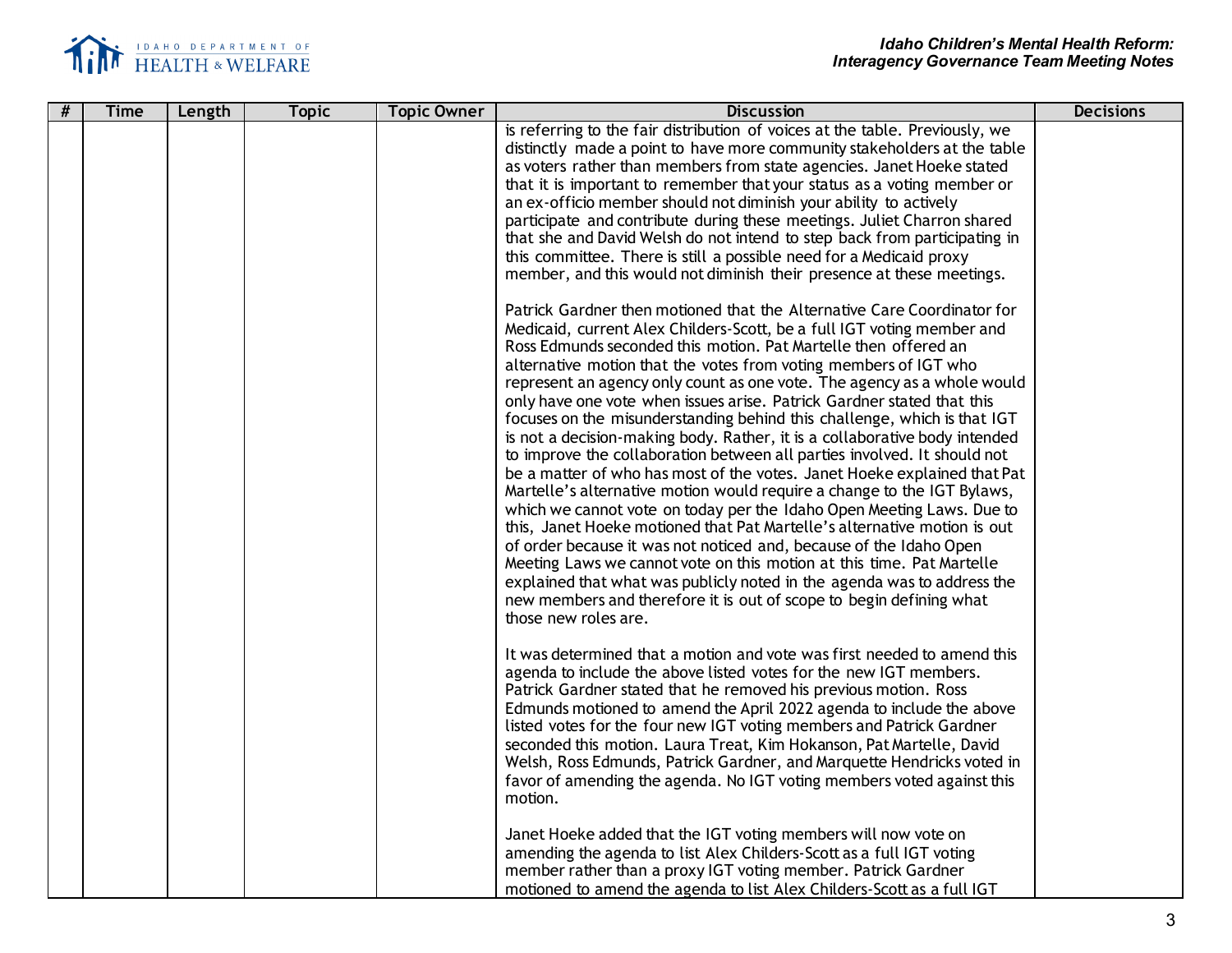

| #              | <b>Time</b> | Length  | <b>Topic</b> | <b>Topic Owner</b> | <b>Discussion</b>                                                                                                                                   | <b>Decisions</b> |
|----------------|-------------|---------|--------------|--------------------|-----------------------------------------------------------------------------------------------------------------------------------------------------|------------------|
|                |             |         |              |                    | voting member and Ross Edmunds seconded the motion. David Welsh,<br>Laura Treat, Ross Edmunds, Kim Hokanson, Jessica Barawed, and Patrick           |                  |
|                |             |         |              |                    | Gardner voted in favor of this motion. Pat Martelle voted against this                                                                              |                  |
|                |             |         |              |                    | motion. Marquette Hendricks chose to abstain from this vote.                                                                                        |                  |
|                |             |         |              |                    | Ross Edmunds then motioned in favor of Madeline Titelbaum, Juliet                                                                                   |                  |
|                |             |         |              |                    | Charron, Alex Childers-Scott, and Sara Bennett becoming full IGT voting                                                                             |                  |
|                |             |         |              |                    | members and Patrick Gardner seconded this motion. Laura Treat, Ross                                                                                 |                  |
|                |             |         |              |                    | Edmunds, Kim Hokanson, David Welsh, Patrick Gardner, and Marquette                                                                                  |                  |
|                |             |         |              |                    | Hendricks voted in favor of the above members becoming full IGT voting                                                                              |                  |
|                |             |         |              |                    | members. Pat Martelle chose to abstain from this vote.<br>Ross Edmunds reviewed the Sponsor's Status Report for the status                          |                  |
|                |             |         |              |                    | timeframe of March 10 - April 8. Ross Edmunds reviewed Project 1:                                                                                   |                  |
|                |             |         |              |                    | Implementation Assurance Plan (IAP) and introduced the new YES Project                                                                              |                  |
|                |             |         |              |                    | Manager, Emily Brown. Ross Edmunds also reviewed the updates on                                                                                     |                  |
|                |             |         |              |                    | Project 2: Implementation Assurance Plan (IAP) Project Plan and shared<br>that the completed IAP deliverables will be posted to the YES website     |                  |
|                |             |         |              |                    | shortly. Shane Duty reviewed Project 3: House Bill 233 and added that the                                                                           |                  |
|                |             |         |              |                    | group continues to meet on a weekly basis, both for operational                                                                                     |                  |
|                |             |         |              |                    | discussions and concerning the staffings for the Quick Reaction Team                                                                                |                  |
|                |             |         |              |                    | (QRT). The new brochure has been sent to Jon Meyer, at DBH, for review                                                                              |                  |
|                |             |         |              |                    | by the Communications Committee and we are working to create an<br>internal SharePoint site to track these different cases.                         |                  |
|                |             |         |              |                    |                                                                                                                                                     |                  |
|                |             |         |              |                    | Janet Hoeke asked if there is any parent representation on the                                                                                      |                  |
|                |             |         | Review       |                    | Communication Committee where the brochure will be reviewed. Michelle                                                                               |                  |
| $\overline{3}$ | $10:25$ am  | 20 mins | Sponsor's    | DBH &<br>Medicaid  | Batten shared that FYI daho has two parents and one youth that are apart<br>of that committee. Shane Duty added that the brochure was also recently |                  |
|                |             |         | Report       |                    | emailed to Janet Hoeke and Ruth York for their review. DBH can meet                                                                                 |                  |
|                |             |         |              |                    | with Janet Hoeke and Ruth York once they have completed their review                                                                                |                  |
|                |             |         |              |                    | to go through the brochure. Ross Edmunds clarified that the brochure will                                                                           |                  |
|                |             |         |              |                    | be sent out across the state to the hospitals that are available to families                                                                        |                  |
|                |             |         |              |                    | and children. It will also be used as an informational piece to keep the<br>public well informed about House Bill 233.                              |                  |
|                |             |         |              |                    |                                                                                                                                                     |                  |
|                |             |         |              |                    | Ross Edmunds reviewed the updates on Project 4: QMIA Council Quarterly                                                                              |                  |
|                |             |         |              |                    | Report Recommendations and Candace Falsetti added that we are in good                                                                               |                  |
|                |             |         |              |                    | shape as we move forward. Ross Edmunds also reviewed Project 5: Quality<br>Review Process and Candace Falsetti shared that they are on track and    |                  |
|                |             |         |              |                    | following the plan that we created with the plaintiffs. Ross Edmunds                                                                                |                  |
|                |             |         |              |                    | reviewed Project 6: Jeff D. Implementation Compliance Task Force and                                                                                |                  |
|                |             |         |              |                    | Project 7: IBHP Invitation to Negotiate (ITN). The closing date for the                                                                             |                  |
|                |             |         |              |                    | IBHP is Friday, April 15 at midnight. From there, we will move to the                                                                               |                  |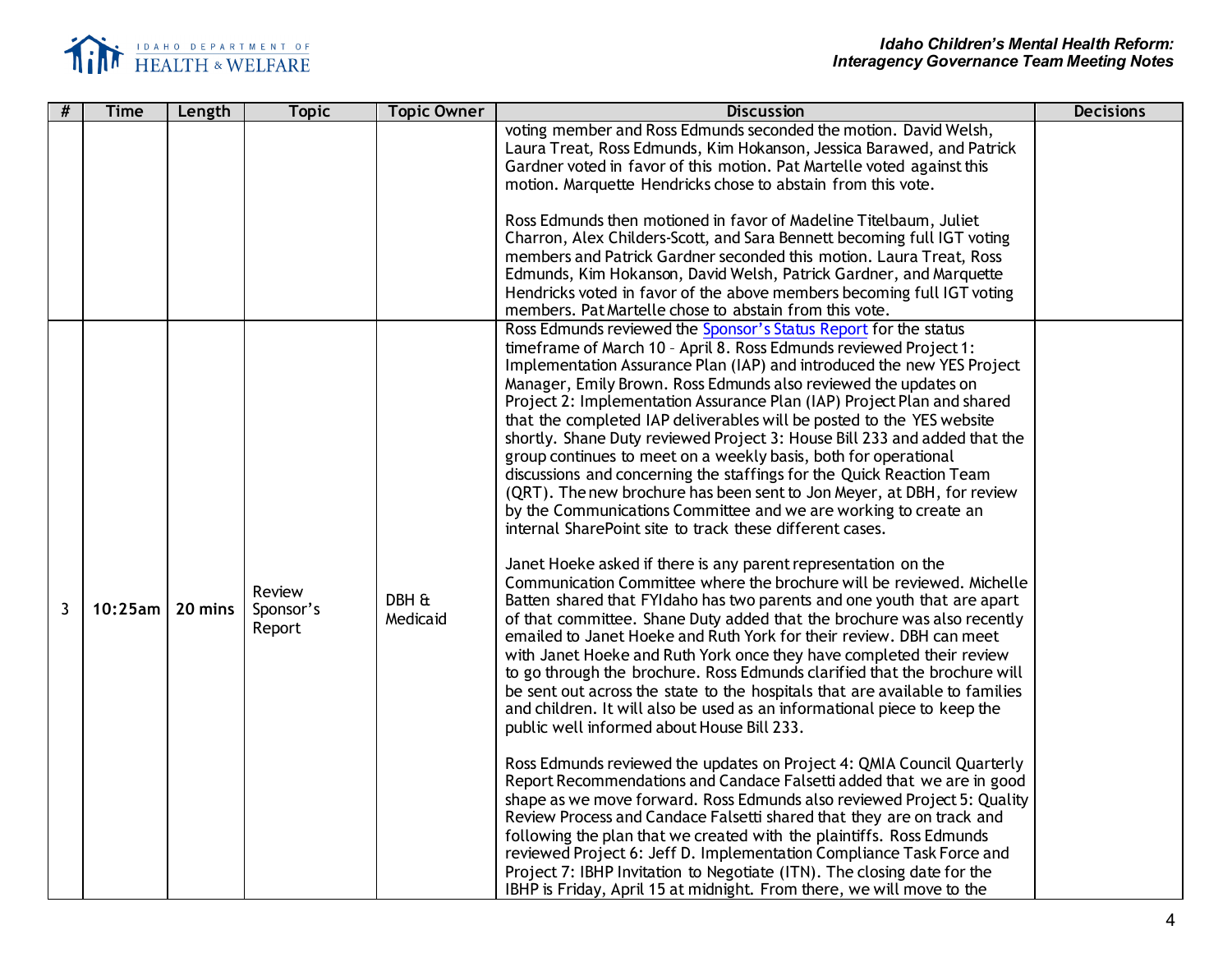

| # | <b>Time</b> | Length  | <b>Topic</b>                 | <b>Topic Owner</b>                | <b>Discussion</b>                                                                                                                                                                                                                                                                                                                                                                                                                                                                                                                                                                                                                                                                                                                                                                                                                                                                                                                                                                                                                                                                                                                                                                                                                                                                                                                                                                                                                                                                                                                                                                                                                                                                                                                                                                                                                                                                                                                                                                                                                                                                                                                                                                                                                                                                                                                                                                                                                                                                                                                                                                                                                                                                                                                                                                                                                                                                                                                                                                                                                                                                                   | <b>Decisions</b>                                                                                                                                                        |
|---|-------------|---------|------------------------------|-----------------------------------|-----------------------------------------------------------------------------------------------------------------------------------------------------------------------------------------------------------------------------------------------------------------------------------------------------------------------------------------------------------------------------------------------------------------------------------------------------------------------------------------------------------------------------------------------------------------------------------------------------------------------------------------------------------------------------------------------------------------------------------------------------------------------------------------------------------------------------------------------------------------------------------------------------------------------------------------------------------------------------------------------------------------------------------------------------------------------------------------------------------------------------------------------------------------------------------------------------------------------------------------------------------------------------------------------------------------------------------------------------------------------------------------------------------------------------------------------------------------------------------------------------------------------------------------------------------------------------------------------------------------------------------------------------------------------------------------------------------------------------------------------------------------------------------------------------------------------------------------------------------------------------------------------------------------------------------------------------------------------------------------------------------------------------------------------------------------------------------------------------------------------------------------------------------------------------------------------------------------------------------------------------------------------------------------------------------------------------------------------------------------------------------------------------------------------------------------------------------------------------------------------------------------------------------------------------------------------------------------------------------------------------------------------------------------------------------------------------------------------------------------------------------------------------------------------------------------------------------------------------------------------------------------------------------------------------------------------------------------------------------------------------------------------------------------------------------------------------------------------------|-------------------------------------------------------------------------------------------------------------------------------------------------------------------------|
|   |             |         |                              |                                   | scoring phase for the proposals and then the negotiation phase for the top<br>bidders.                                                                                                                                                                                                                                                                                                                                                                                                                                                                                                                                                                                                                                                                                                                                                                                                                                                                                                                                                                                                                                                                                                                                                                                                                                                                                                                                                                                                                                                                                                                                                                                                                                                                                                                                                                                                                                                                                                                                                                                                                                                                                                                                                                                                                                                                                                                                                                                                                                                                                                                                                                                                                                                                                                                                                                                                                                                                                                                                                                                                              |                                                                                                                                                                         |
| 4 | $10:45$ am  | 10 mins | <b>Share Family</b><br>Story | <b>IGT Executive</b><br>Committee | Michelle Batten shared a parent story about their youth and their<br>experience receiving a CANS. Michelle Batten added that they liked that<br>this story because it showed the changes that are occurring in the system.<br>The only concern was that the parent could not review the CANS, which<br>was done at Liberty, ahead of time. Patrick Gardner shared that while<br>negotiating with the state around the CANS definition of real-time and the<br>implementation of this, the state has agreed that the CANS should not be<br>going out to anyone until the family has signed off on it. The CANS is a<br>collaborative process, and it is a fundamental problem if it is being<br>completed by a clinician and the family is not directly involved.<br>Janet Hoeke asked what the current training process is for the CANS for<br>staff members at Liberty, at DBH CMH, and for an independent provider.<br>David Welsh explained that formal training is provided through Praed.<br>Shane Duty added that DHW worked with Praed to increase the number of<br>subject matter experts throughout the state. We now have trainers in all<br>seven regions of the state who are also practicing clinicians. The CANS<br>Certification training was switched from online modules to an in-person<br>learning environment so create a more practical learning experience. The<br>second training element is the CANS in Practice training, which gets into<br>how you use the CANS after it is completed for ongoing treatment. The<br>third training element is the CANS Supervision training, which looks at the<br>CANS outcomes and how to use those outcomes to help direct practice.<br>The CANS Certification training is required. The CANS in Practice and<br>CANS Supervision trainings are not required as they are additional levels<br>of trainings on how to use the CANS. Janet Hoeke asked if all of the<br>trainings are conducted by DBH CMH staff members in different regions<br>throughout the state and Shane Duty confirmed. Janet Hoeke also asked if<br>there is any parent involvement in this training process and Shane Duty<br>shared that their current is not any parent involvement however, that is<br>something that we have discussed. Shane Duty also shared that the CANS<br>Certification training is up and running. The CANS in Practice training has<br>been offered but received low participation and the CANS Supervision<br>training has not been offered yet. We hope to revisit how to best add<br>parent voice into the trainings on an ongoing basis. We have worked with<br>Praed and want to begin to involve some parents to offer sessions<br>throughout the state for a parent introduction to the CANS. Now that we<br>have received permission to begin hosting trainings and sessions in person,<br>we would like to have a representative present from the state and Praed<br>as well as a parent representative. Patrick Gardner asked how the state<br>can get moving forward in a significant way as we need more trainings to | <b>Next Steps: Due</b><br>to time, it was<br>determined that a<br>broad discussion<br>around the CANS<br>should take place<br>during the IGT<br>Meeting in May<br>2022. |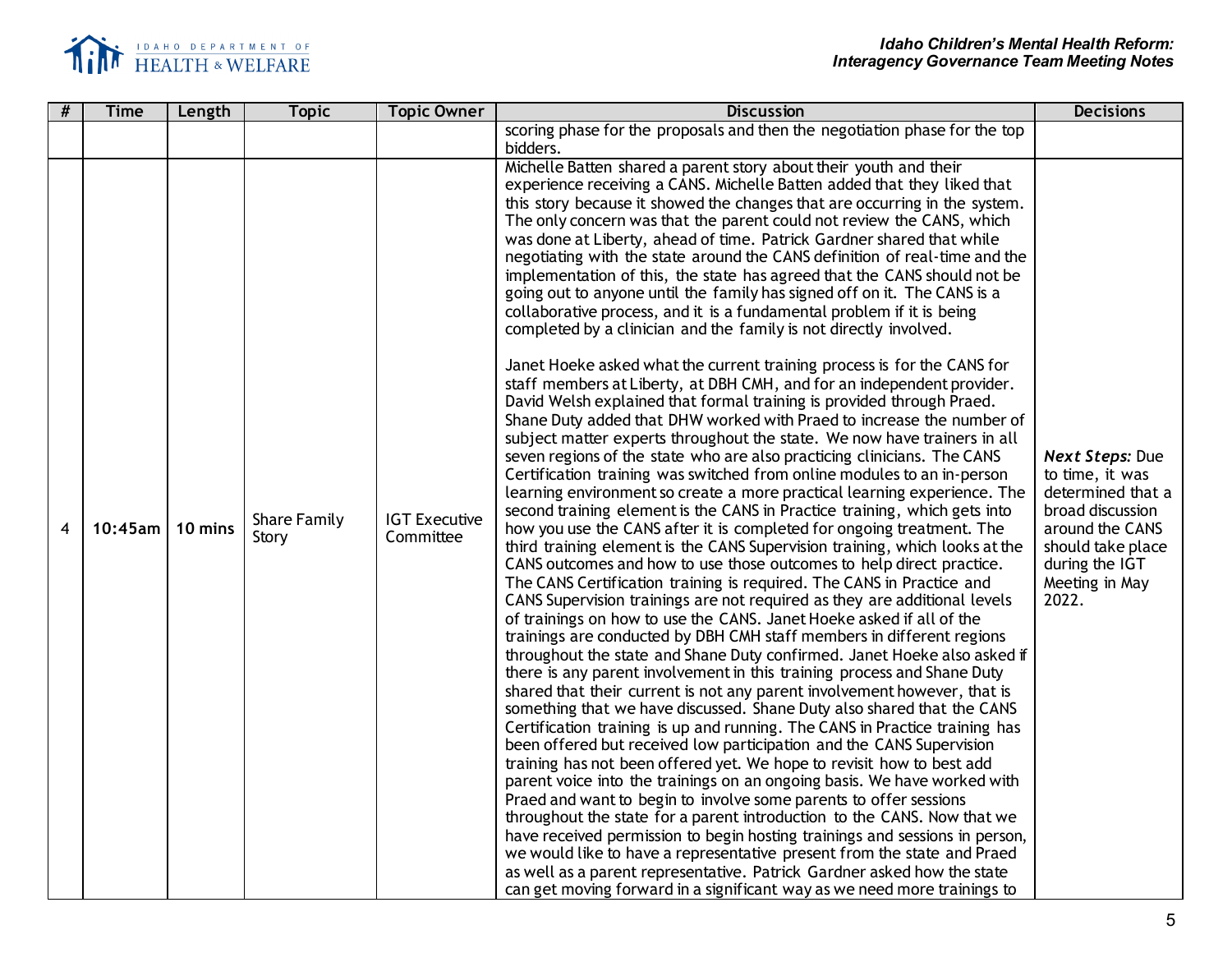

| # | <b>Time</b> | Length  | <b>Topic</b>                                    | <b>Topic Owner</b>          | <b>Discussion</b>                                                                                                                                                                                                                                                                                                                                                                                                                                                                                                                                                                                                                                                                                                                                                                                                                                                                                                                                                                                                                                                                                                                                                                                                                                                   | <b>Decisions</b> |
|---|-------------|---------|-------------------------------------------------|-----------------------------|---------------------------------------------------------------------------------------------------------------------------------------------------------------------------------------------------------------------------------------------------------------------------------------------------------------------------------------------------------------------------------------------------------------------------------------------------------------------------------------------------------------------------------------------------------------------------------------------------------------------------------------------------------------------------------------------------------------------------------------------------------------------------------------------------------------------------------------------------------------------------------------------------------------------------------------------------------------------------------------------------------------------------------------------------------------------------------------------------------------------------------------------------------------------------------------------------------------------------------------------------------------------|------------------|
|   |             |         |                                                 |                             | be offered on the CANS. David Welsh explained that the state works with<br>parents to foster involvement in the Idaho TCOM Institute to help educate<br>families on the path forward. Janet Hoeke stated that having something<br>similar to an online video that they could watch that would be given to all<br>of the parents before they go to do the CANS would be helpful. This way<br>the parents would know what to expect and this would likely foster more<br>participation. Ross Edmunds shared that this is a great idea and added<br>that a video could be used to prepare parents for the entire assessment<br>process, both the CANS and the CDA. Candace Falsetti added that DBH has<br>a CANS for Families video currently posted on the YES website. Shane<br>Duty noted that the state has talked with Dr. Fernando about creating<br>additional videos for the CANS. The state is on board however, it does<br>take time to create these resources as we want them to be specific to the<br>Idaho process. Ross Edmunds added that a large portion of the CANS are<br>completed by Liberty. We want the clinician to explain this process to the<br>families and we also want the informed providers to explain this process<br>to the families. |                  |
|   |             |         |                                                 |                             | Ellyn Wilhelm asked if it is still the case that the YES program will only<br>except CANS assessments done by Liberty. David Welsh explained that this<br>is no longer the case. Medicaid providers can also transfer the assessment<br>to Liberty. Candace Falsetti added that children who have Medicaid can<br>assess the YES program through any Medicaid provider. If they need<br>respite or do not have Medicaid, they can go to Liberty to get a CANS<br>assessment done.<br>Georganne Benjamin explained that, regarding CANS training, DBH is<br>leading these trainings and Optum is working to support that. Optum also<br>includes trainings for the CANS in their Membership Handbook. We could                                                                                                                                                                                                                                                                                                                                                                                                                                                                                                                                                       |                  |
|   |             |         |                                                 |                             | also add links to the training videos on our website. Optum will continue<br>to work with DBH to increase member- and family-specific trainings.<br>David Welsh added that Medicaid will also work with DBH to determine<br>additional ways to support Liberty.                                                                                                                                                                                                                                                                                                                                                                                                                                                                                                                                                                                                                                                                                                                                                                                                                                                                                                                                                                                                     |                  |
| 5 | $10:55$ am  | 15 mins | <b>Mental Health</b><br>Needs and ER<br>Use     | Patrick<br>Gardner          | Per the above amendment, this agenda item was removed and will be<br>added to the agenda in the future.                                                                                                                                                                                                                                                                                                                                                                                                                                                                                                                                                                                                                                                                                                                                                                                                                                                                                                                                                                                                                                                                                                                                                             |                  |
| 6 | 11:10am     | 20 mins | <b>PRA Proposal</b><br>Solution<br>Presentation | <b>ICAT</b><br>subcommittee | Pat Martelle presented the Proposal for PRA Solution 2022, which was<br>completed by a subgroup of the ICAT subcommittee. After the<br>presentation, Ross Edmunds noted that the proposal did not appear to<br>include the information that was asked for. Rather, the state presented<br>the idea of replacing the PRA certification and requested that the<br>subgroup provide proposals on the minimum expectations for education,<br>experience, and competency. The subgroup instead developed a program                                                                                                                                                                                                                                                                                                                                                                                                                                                                                                                                                                                                                                                                                                                                                       |                  |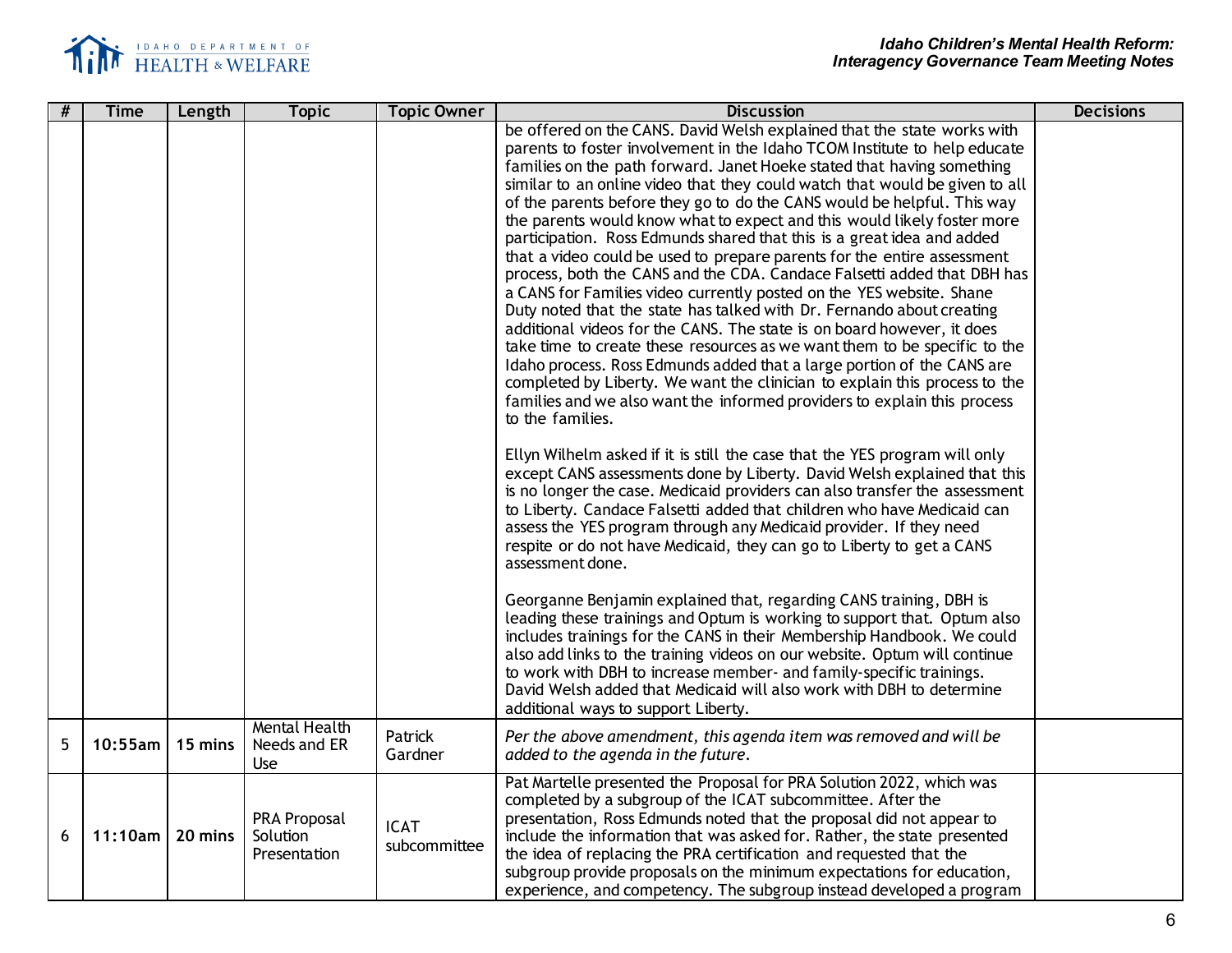

| #              | <b>Time</b> | Length  | <b>Topic</b>                            | <b>Topic Owner</b>                | <b>Discussion</b>                                                                                                                                                                                                                                                                                                                                                                                                                                                                                                                                                                                                                                                                                                                                                                                                                                                                                                                                                                                                                                                                                                                                                                                                                                                                                                                                                                                                                                                                                                                                                                | <b>Decisions</b>                                     |
|----------------|-------------|---------|-----------------------------------------|-----------------------------------|----------------------------------------------------------------------------------------------------------------------------------------------------------------------------------------------------------------------------------------------------------------------------------------------------------------------------------------------------------------------------------------------------------------------------------------------------------------------------------------------------------------------------------------------------------------------------------------------------------------------------------------------------------------------------------------------------------------------------------------------------------------------------------------------------------------------------------------------------------------------------------------------------------------------------------------------------------------------------------------------------------------------------------------------------------------------------------------------------------------------------------------------------------------------------------------------------------------------------------------------------------------------------------------------------------------------------------------------------------------------------------------------------------------------------------------------------------------------------------------------------------------------------------------------------------------------------------|------------------------------------------------------|
|                |             |         |                                         |                                   | that could do the certification instead of describing those competencies.<br>The original idea was that we would publish these as a set of standards<br>and the Department would not issue a certification and, instead, would<br>work to monitor these. Ross Edmunds noted that the presentation does<br>include the minimum expectations for education, and he did like the idea<br>of using the Community Health Worker model. It would be helpful for the<br>two groups to meet to start to bring what the state proposed together<br>with what was proposed by the subgroup in order to determine how to<br>move this forward.                                                                                                                                                                                                                                                                                                                                                                                                                                                                                                                                                                                                                                                                                                                                                                                                                                                                                                                                              |                                                      |
|                |             |         |                                         |                                   | Patrick Gardner stated that it is also important to understand that a two-<br>certification process can have a significant downside. Could the state self-<br>certify and if so, would that be appropriate? What do we do with the<br>certification process that was used in the past? Pat Martelle explained<br>that there are possible changes in procedure that could be made at every<br>step. The subgroup described what we thought would be the best solution<br>moving forward. Until that is implemented, the short-term solution<br>described the next steps, which would be to continue the suspension of<br>the certification until we have the long-term solution in place and enforce<br>the provider records. Providers would have to ensure that their staff are<br>competent to provide the service. Patrick Gardner asked if there is a<br>standard for competency. What would the community provider use to<br>ensure that their staff are competent to provide the service? Laura Scuri<br>explained that extensive provider training would be required. CBRS would<br>be added under the National Association for Social Workers Code of<br>Ethics. We would also use the Level of Care Guidelines through Optum<br>and the Standards of Care through DBH. Patrick Gardner requested<br>confirmation that the subgroup is suggesting that the state eliminate the<br>formal certification process, allow the providers to determine the<br>appropriate care, and take the alternative approach described in the<br>presentation and Pat Martelle confirmed. |                                                      |
|                |             |         |                                         |                                   | Patrick Gardner suggested that the IGT Executive Committee attend the<br>next ICAT subcommittee meeting to determine the next step for this<br>work. Once this is determined, we will bring this back to the IGT at our<br>next meeting to discuss what will happen next. Pat Martelle agreed and<br>shared that the next ICAT subcommittee meeting is scheduled to take<br>place on Friday, May 6. Janet Hoeke shared that the IGT Executive<br>Committee will discuss this suggestion after this meeting and follow-up<br>with Pat Martelle.                                                                                                                                                                                                                                                                                                                                                                                                                                                                                                                                                                                                                                                                                                                                                                                                                                                                                                                                                                                                                                   |                                                      |
| $\overline{7}$ | 11:30am     | 15 mins | Update on IGT<br>Executive<br>Committee | <b>IGT Executive</b><br>Committee | Ross Edmunds motioned to amend this agenda and move this agenda item<br>to the IGT Meeting agenda in May due to time constraints and Patrick<br>Gardner seconded this motion. The following IGT voting members voted in                                                                                                                                                                                                                                                                                                                                                                                                                                                                                                                                                                                                                                                                                                                                                                                                                                                                                                                                                                                                                                                                                                                                                                                                                                                                                                                                                          | Vote: The IGT<br>voting members<br>voted unanimously |